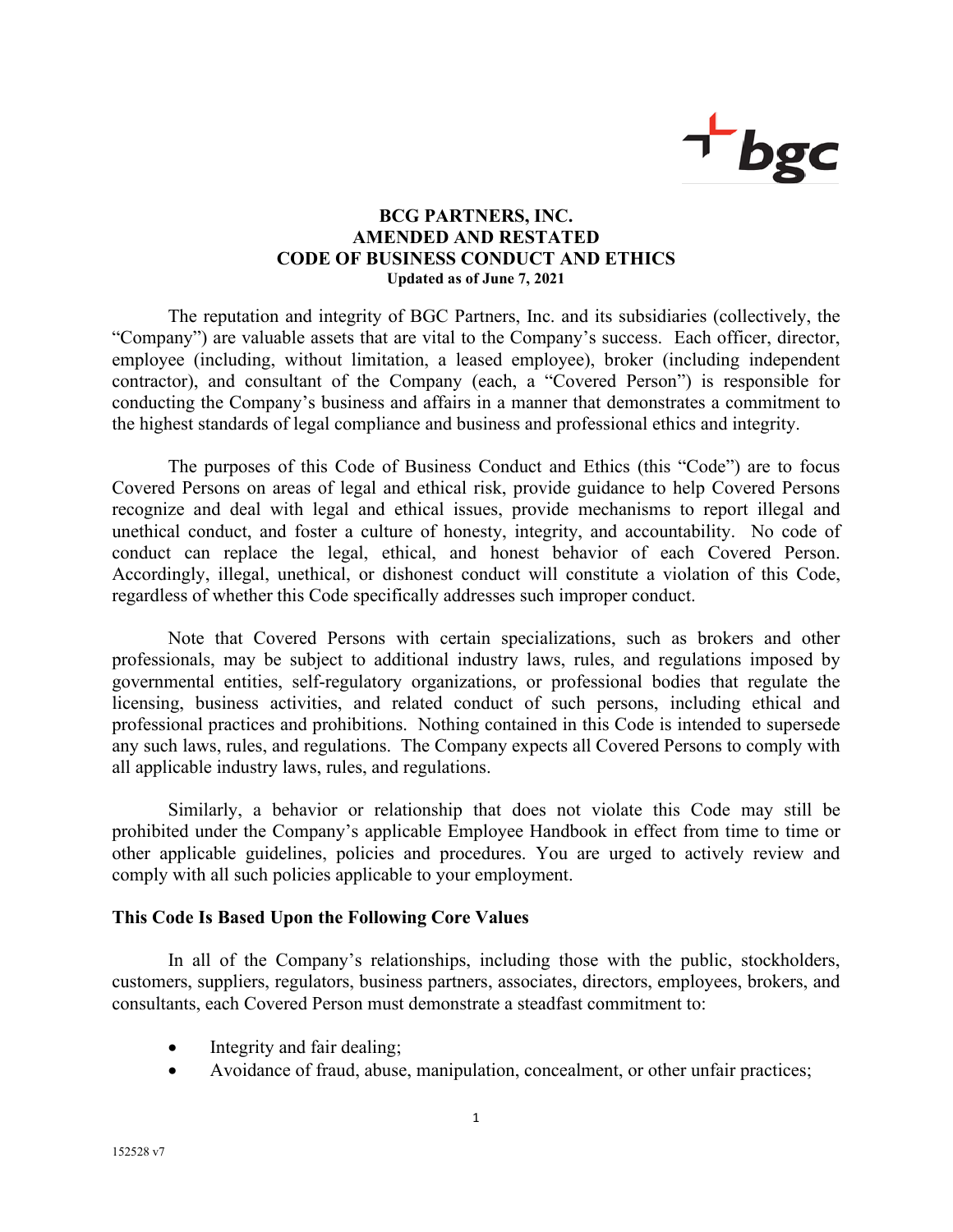- Honest and ethical conduct, including the avoidance and proper handling of potential, actual, or apparent conflicts of interest between personal and professional relationships;
- Prevention, detection, and reporting of cyber-security risks and incidents;
- Compliance with applicable governmental laws, rules, and regulations;
- Protection and proper use of Company assets, including intellectual property in accordance with Company policies;
- Full, fair, accurate, timely, and understandable disclosure by the Company in reports and documents that the Company files with or submits to the Securities and Exchange Commission (the "SEC") and in other public communications made by the Company;
- Proper delegation, guidance, and oversight;
- Personal responsibility and accountability for complying with this Code;
- Compliance with the Company's Whistleblower Policy; and
- Prompt internal reporting of violations of this Code to the appropriate persons identified in this Code.

## **Implementation and Oversight of This Code**

The Company's Board of Directors (the "Board") is ultimately responsible for the implementation of this Code. Consistent with Nasdaq listing standards, the Company's Audit Committee (the "Committee") will review and approve, with appropriate safeguards, relatedparty transactions involving directors, executive officers and affiliates, including those that must be disclosed in proxy statements or other filings pursuant to rules and regulations adopted by the SEC. The Company's General Counsel, Corporate Secretary or one or more of their designees (collectively, the "Compliance Officer") will administer this Code and serve as the Compliance Officer for employees, brokers, consultants, and officers other than the Chief Executive Officer of the Company, the General Counsel and the Corporate Secretary. The General Counsel will serve as the Compliance Officer for the Corporate Secretary. The Committee will serve as the Compliance Officer for the Chief Executive Officer of the Company and the General Counsel. Non-employee directors will report to the Board.

Questions regarding the application or interpretation of this Code are inevitable. You should feel free to direct questions to the Compliance Officer.

Statements in this Code to the effect that certain actions may be taken only with the "Company's approval" mean that the Compliance Officer or, as appropriate, the Committee or the Board must give prior written approval before the proposed action may be undertaken. You should read this Code in conjunction with all of the Company's other policy statements and compliance procedures, including, for example, the Company's Whistleblower Policy, insider trading policy, compliance manuals, and employee handbooks.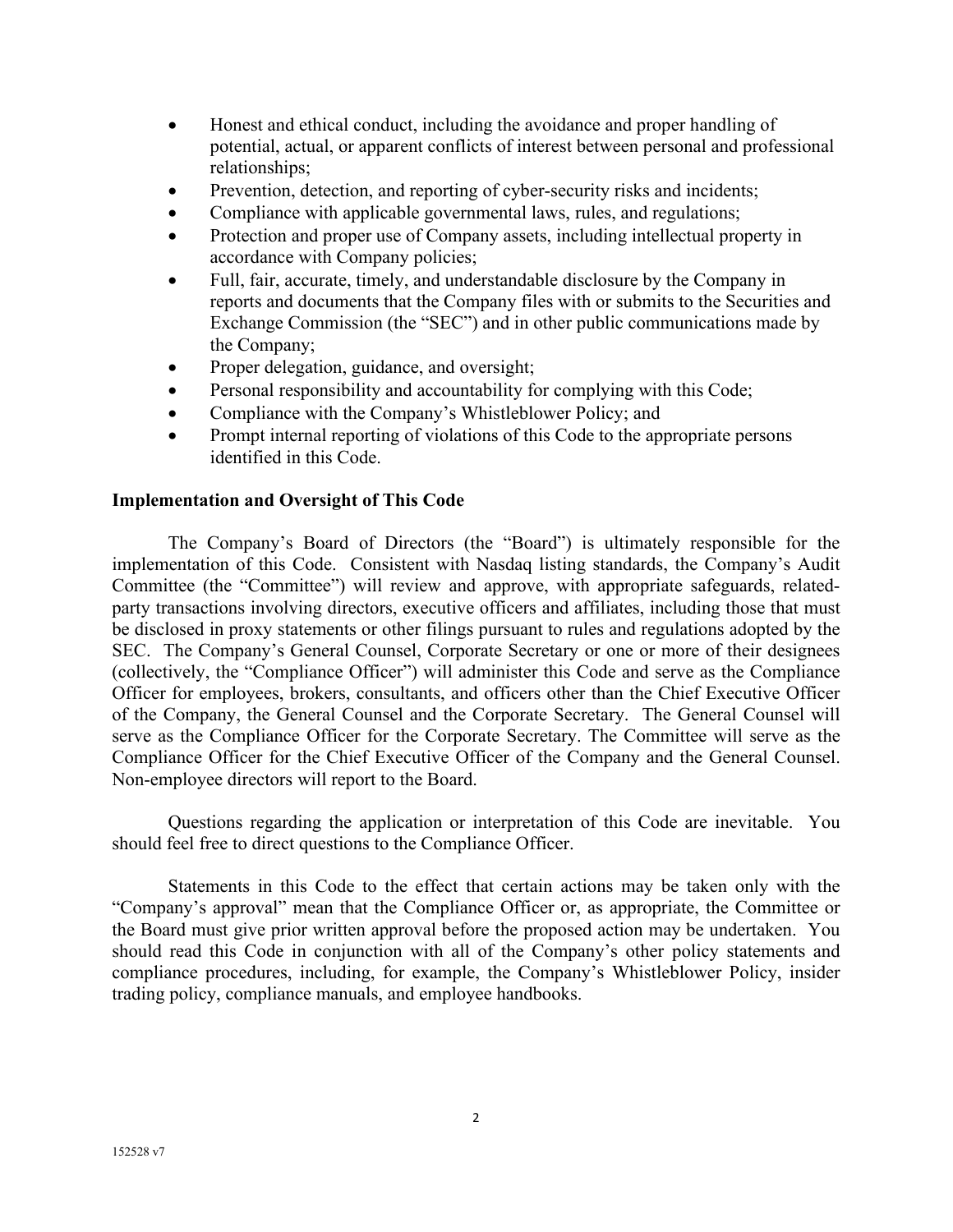#### **Required Certification and Training**

**We ask each Covered Person to certify on an annual basis the full compliance with this Code and, in the discretion of the Compliance Officer, with other policy statements and compliance procedures. All Covered Persons will receive periodic training on the contents and importance of this Code and other policy statements and compliance procedures and the manner in which violations must be reported and waivers must be requested.**

## **Requests for Waiver of Any Provision of This Code**

You must submit any requests for a waiver of any provision of this Code in writing to the Compliance Officer or, as appropriate, to the Committee or the Board, a reasonable period in advance of the proposed conduct for appropriate review and approval. However, for actions which require approval, requests for permission subsequent to a given action may be approved from time to time if, for example, such failure to request was inadvertent or for good cause. Any waiver with respect to a director or executive officer must be approved by the Committee and/or, where appropriate, the Board.

In some circumstances, the Company must publicly disclose any amendment of this Code. In addition, if a waiver is granted to a director or executive officer, including any implicit waiver, the Company may have to publicly disclose the nature of the granted waiver, the name of the party or parties benefiting from the waiver, the date of the waiver, and any other disclosures required by SEC rules or regulations or Nasdaq listing standards. For purposes of this Code, "implicit waiver" means the Company's failure to take action within a reasonable period of time regarding a material departure from a provision of this Code that has been made known to an executive officer of the Company.

## **Cyber-Security Risks and Incidents**

Each Covered Person is responsible for using the Company's computer, data, information, and network systems ethically and legally, and in full compliance with all Company computer, data, information, and network policies and procedures including the Company's Acceptable Use Guideline (the "Guideline"). Each Covered Person must follow all security measures and internal controls for the Company's computer, data, information, and network systems, including taking cyber-security precautions as set forth in the Guideline.

## **Compliance with Laws, Rules, and Regulations**

A variety of laws, rules, and regulations apply to the Company and its business and affairs, and some carry criminal penalties. These include, but are not limited to, federal and state laws relating to the Company's business and affairs, including federal occupational safety laws, employment and labor practices, and the Company's status as a public company. Examples of criminal violations include, among others:

- making false or misleading disclosures in documents filed with the SEC;
- trading on inside information;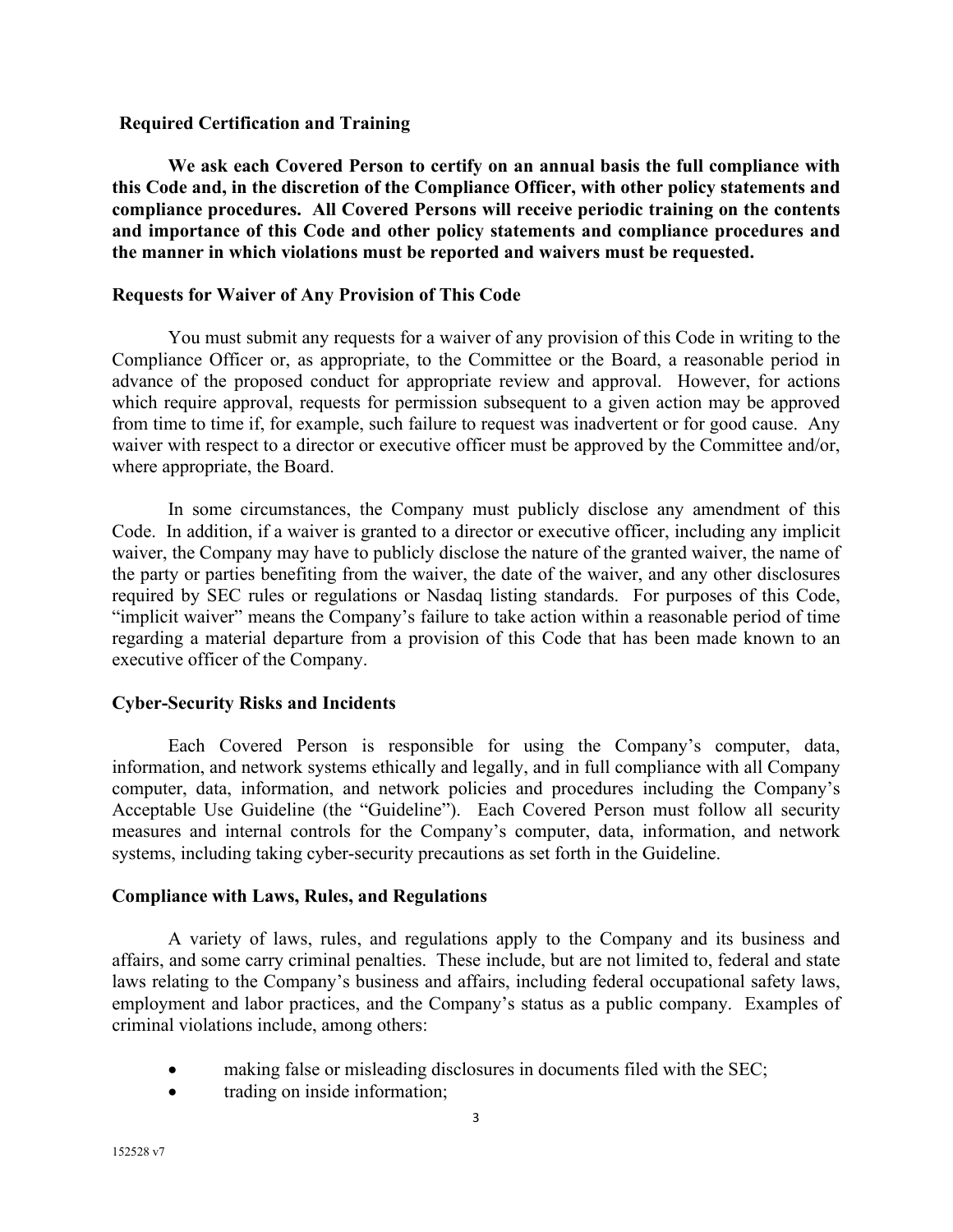- communicating inside information to persons who may trade on the basis of such information;
- stealing, embezzling, or misapplying the Company's funds or other assets; or
- using threats, physical force, or other unauthorized means to collect money.

It is the responsibility of each Covered Person to comply with the laws, rules, and regulations applicable to the Company and its business and affairs and/or to each Covered Person. No Covered Person may delegate that responsibility to another person or to the Company.

## **Protection and Proper Use of Company Funds and Other Assets**

Each Covered Person should protect the Company's funds and other assets and ensure their proper and efficient use and disclosure. Theft, fraud, carelessness, and waste have a direct impact on the Company's profitability and are prohibited. All Company assets should be used only upon proper authorization and for legitimate business purposes.

Any suspected incident of theft, fraud, or other improper use or disclosure should be reported for investigation immediately under the Code. The obligation to protect Company assets includes the Company's proprietary information, including intellectual property, business and marketing plans, non-public financial data or reports, and other Company information. Unauthorized use or disclosure of this information is prohibited and could also be illegal and result in civil or criminal penalties.

Each Covered Person should assist the Company in making and keeping books, records, and accounts, which, in reasonable detail, accurately and fairly reflect the transactions and dispositions of the assets of the Company, and act in a manner so as to prevent and timely detect the unauthorized use or disposition of the Company's assets. Each Covered Person should also act in a manner to ensure that (i) transactions are executed in accordance with management's general or specific authorization; (ii) transactions are recorded as necessary (a) to permit preparation of financial statements in conformity with generally accepted accounting principles or any other criteria applicable to such statements, and (b) to maintain accountability for assets; (iii) access to assets is permitted only in accordance with management's authorization; and (iv) the recorded accountability for assets is compared with the existing assets at reasonable intervals and appropriate action is taken with respect to any differences.

## **Bribery and Corruption**

Bribery refers to the act of offering, giving, promising, or authorizing, or extorting, soliciting, accepting, or receiving "anything of value" to improperly influence the actions of a person to obtain or retain business, secure an improper advantage, or otherwise induce or reward improper conduct which is unlawful or a breach of trust.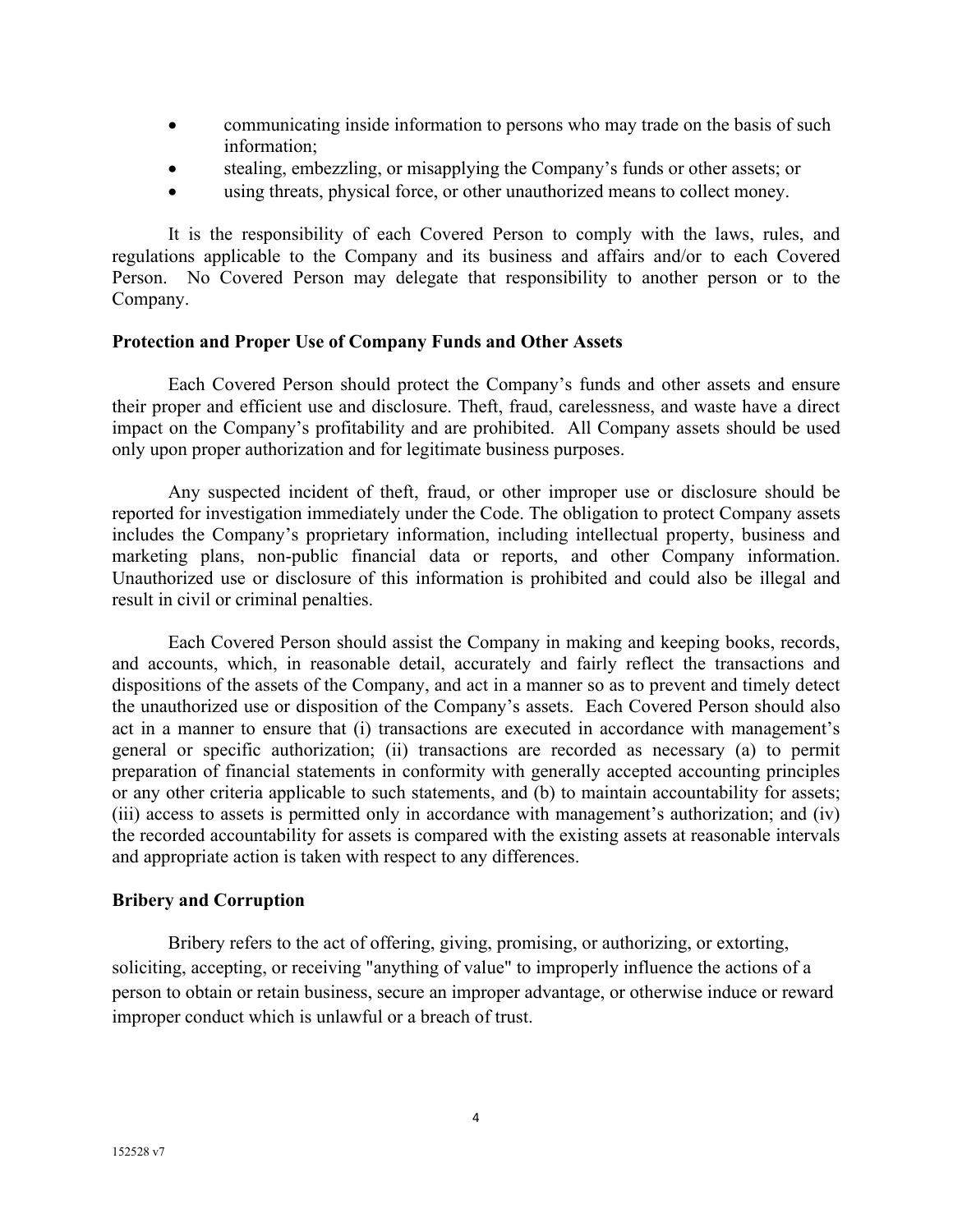Corruption on the other hand can be regarded to be any abuse of position of entrusted power to gain an undue personal advantage.

The Company does not tolerate bribery or corruption. The Company is committed to compliance with all relevant laws, rules, and regulations designed to combat bribery and corruption, including, but not limited to, the UK Bribery Act of 2010 and the U.S. Foreign Corrupt Practices Act of 1977. The Company will not enter into a business relationship or engage in an activity if it knows or has reasonable grounds to suspect that a business relationship or activity is connected with or facilitates bribery or corruption. It is the responsibility of each Covered Person to comply with applicable anti-bribery and corruption laws. Covered Persons are required to report any suspicions of bribery or corruption to the Compliance Officer or, as appropriate, to the Committee or the Board, or in accordance with the Company's Whistleblower Policy.

#### **Conflicts of Interest**

The Company requires each Covered Person to promptly report any outside associations and personal business, financial, and other relationships and activities that may involve a potential conflict of interest or appearance of a conflict of interest, including a corporate opportunity, involving such Covered Person and the Company to the Compliance Officer or, as appropriate, to the Committee or the Board, unless such relationship or activity was already reported, so that the Company can take steps to address such conflicts of interest. The term "outside association" includes any commercial, familial, or otherwise material affiliation, association, or employment of an individual or entity with any person or entity other than the Company. The term "corporate opportunity" includes situations when Covered Persons may be tempted to take for themselves business or other advantageous opportunity that such Covered Persons became aware of as a result of, or in connection with, their duties and responsibilities to the Company, the use of Company information, funds, or other assets, or their position with the Company.

It is impractical to conceive of and set forth rules that cover all situations in which a potential conflict of interest or the appearance of a conflict may arise, including a corporate opportunity. The basic factor in all such situations is, however, the possible division of loyalty, or the perception of a division of loyalty, between the Company's best interests and the interests of another person or entity that could possibly affect, or appear to affect, the Covered Person's judgment or actions relating to the Company. Guidelines with respect to some sensitive areas in which potential conflicts of interest or the appearance of a conflict are likely to occur are set forth below. It is important to keep in mind that the following is not an exhaustive list of possible problem areas, but rather a guide in applying the Company's basic conflict of interest policy to any situation. The important criterion is adherence to the spirit of this Code.

Notwithstanding the foregoing, the relationships and activities, including corporate opportunities, involving the Company, Cantor Fitzgerald, L.P. and its subsidiaries and affiliates (collectively, "Cantor Fitzgerald"), and/or Newmark Group, Inc. and its subsidiaries and affiliates (collectively, "Newmark"), shall not be governed by this Code as they are currently covered by the Company's Amended and Restated Certificate of Incorporation, or by agreements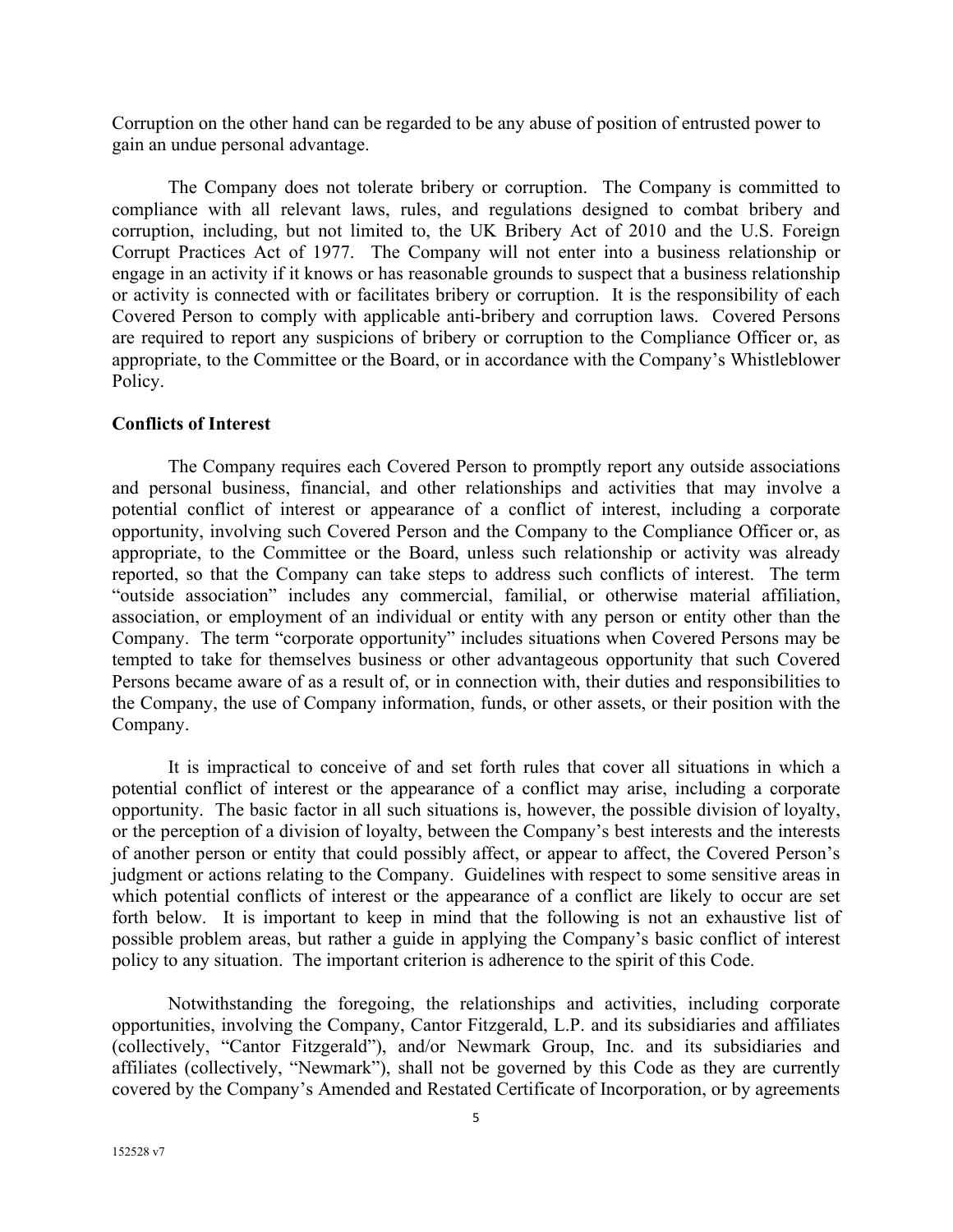between and among the Company and Cantor Fitzgerald, and/or Newmark and/or are otherwise subject to procedures requiring the review and approval of the Committee.

## **Business Relationships and Activities**

Each Covered Person may have a potential conflict of interest, or there may be the appearance of a conflict, if such person, a family member, or said person's business partner or associate: (a) owns or has a substantial direct or indirect interest in, or incurs indebtedness to, a person or entity with which the Company has or is seeking to have a business relationship or to engage in other activity, or (b) with which the Company competes or is seeking to compete. Investments in small amounts of stock or bonds of a large publicly held company should not, without more, give rise to any issues. The question of when an investment may become so substantial as to potentially affect, or appear to affect, a Covered Person's judgment is largely dependent on the particular circumstances and must be addressed on a case-by-case basis.

A potential conflict of interest or the appearance of a conflict may also arise when a Covered Person, a family member of said person, or said person's business partner or associate holds a position as director, officer, employee, advisor or partner of, or consultant, broker, finder or intermediary for, a person or entity with which the Company has or is seeking to have a business relationship or to engage in other activity, or with which the Company competes or is seeking to compete.

The Company expects that each Covered Person will not discharge said person's Company duties and responsibilities under circumstances that could discredit the Company, harm the Company's reputation, unduly cause unfavorable criticism of the Company, or impair public confidence in the Company's integrity. Thus, such associations, interests, relationships, or activities that might potentially cause the Covered Person not to act in the best interests of the Company, or that might appear to cause divided loyalties, must be reported immediately by a Covered Person. Such associations, interests, relationships, or activities will be permitted only after they are first reported, reviewed, and addressed in the manner prescribed by this Code, or otherwise established by the Committee.

## **Acceptance of Gifts**

Any form of gift that influences a Covered Person to act in a particular manner with regard to the Company's business or affairs is a bribe and is not allowed. In some circumstances, it may be customary and appropriate to exchange gifts and entertainment with customers and suppliers, and it similarly may be customary and appropriate to arrange or take part in programs and events that include meals and lodging. Similarly, ordinary course business meals and entertainment are appropriate and not in violation of this Code. The key is to keep an arm's-length relationship and avoid excessive or lavish gifts, events, or personal or financial relationships that could give the appearance of undue influence or affect the Covered Person's ability to perform said person's duties and responsibilities to the Company.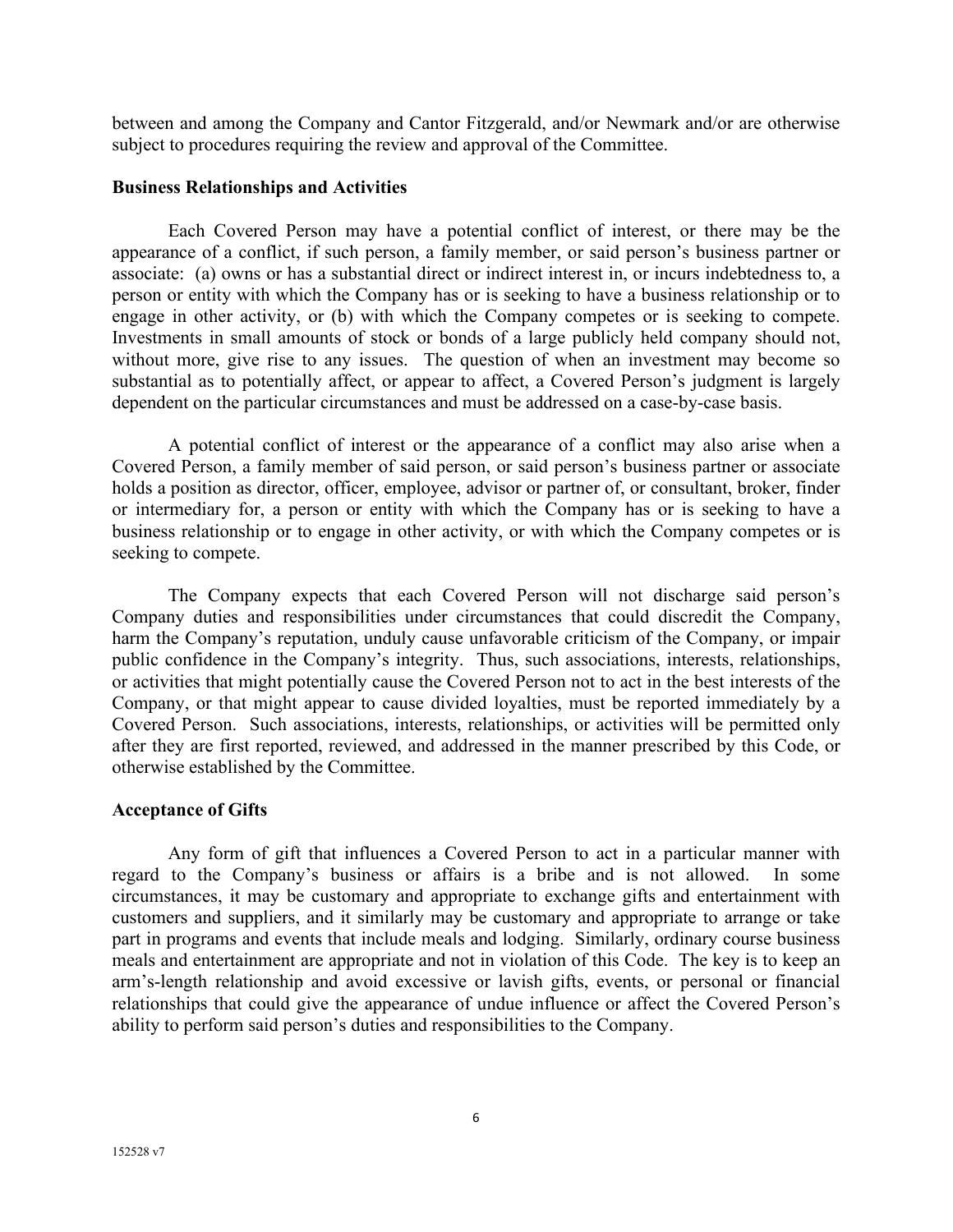#### **Outside Associations, Interests, Relationships, and Activities**

Any outside associations, interests, relationships, or activities by each Covered Person should not encroach on the time and attention that each Covered Person is expected to devote to said person's duties and responsibilities to the Company or adversely affect the quality or quantity of said person's work product for the Company. In addition, employees and brokers must contact the Compliance Officer prior to taking part in any outside employment or service arrangement, and may not take part in such employment or service arrangement without the Company's prior approval. Under no circumstances are Covered Persons permitted to compete with the Company or take for themselves, their family members, or their business partners or associates any corporate opportunity that belongs to the Company or its affiliates, or that the Covered Person discovers or that is made available to the Covered Person by virtue of said person's duties and responsibilities with the Company. The status of the Company and its employees and brokers as affiliates of Cantor Fitzgerald and/or Newmark shall not, in and of itself, be a violation of this section.

#### **Civic, Charitable, and Political Activities**

The Company supports the participation of Covered Persons in civic, charitable, and political activities. Each Covered Person is to conduct any such activities in a manner that does not involve the Company or create an appearance of Company involvement, endorsement, sponsorship, or support, and in a manner that does not interfere with duties and responsibilities to the Company or adversely affect the quality or quantity of said person's work product for the Company.

#### **Transactions with Cantor Fitzgerald or Newmark**

Given the potential for a conflict of interest to arise with respect to Cantor Fitzgerald and/or Newmark, the Committee closely monitors all transactions among the Company and Cantor Fitzgerald and/or Newmark on an ongoing basis to ensure that they are properly approved and are on fair and reasonable terms.

## **Required Reporting Procedure for Potential Conflicts of Interest and Related-Party Transactions**

Each employee, broker (including independent contractor), and consultant must report promptly to the Compliance Officer, and each executive officer and director (including the Compliance Officer) must report promptly to the Committee or the Board, as appropriate, the existence of any possible association, interest, relationship, or activity, as it arises, that potentially involves or may appear to involve a conflict of interest. In addition, each director or executive officer must report, in advance, all related-party transactions that the Committee may have to review and approve and the Company may have to disclose publicly under SEC rules and regulations and Nasdaq listing standards, regardless of the amount involved in the transaction, because the Nasdaq-listing standards require that the Committee or another independent committee of the Board review and approve all such transactions.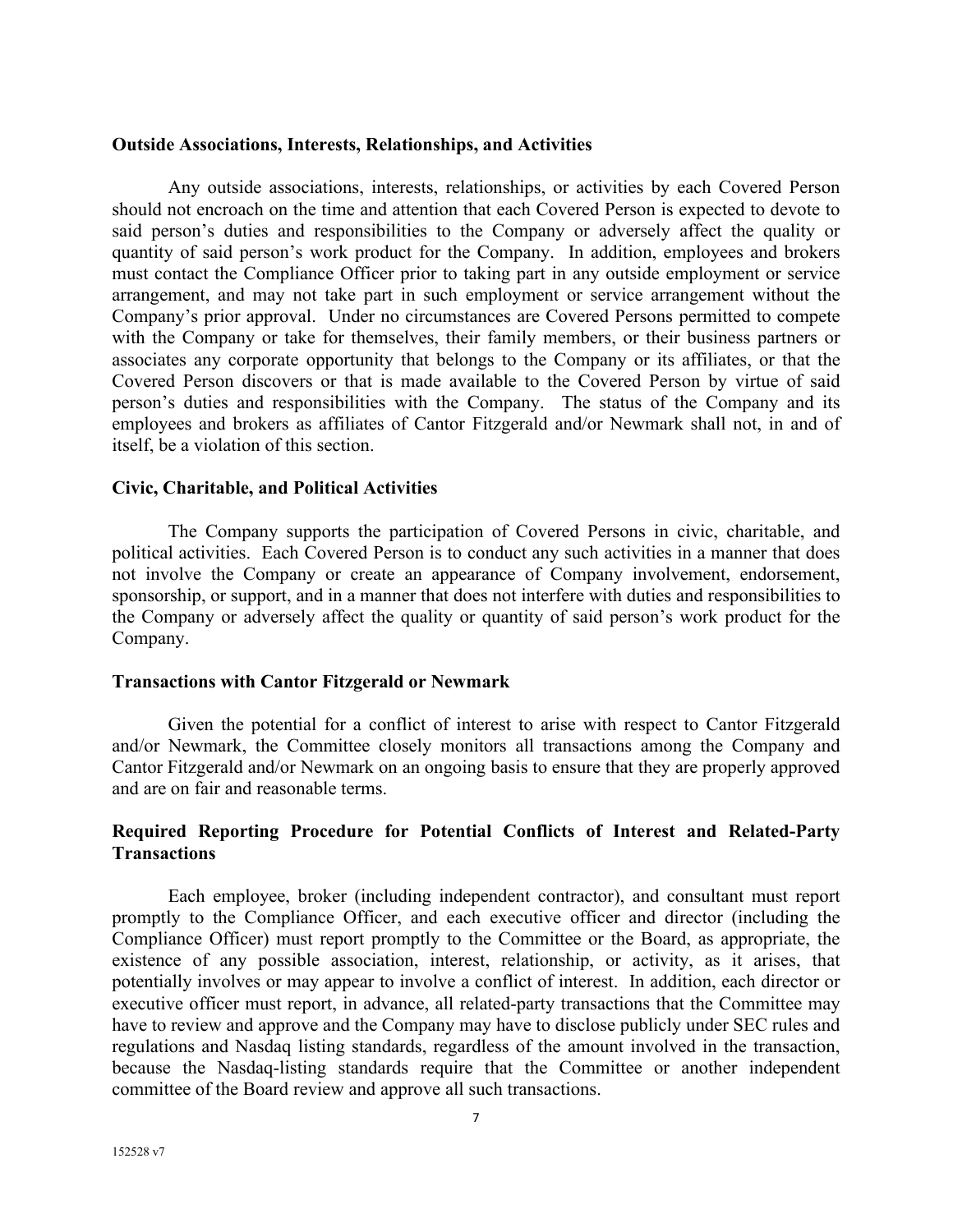Failure to report any such Covered Person's associations, interests, relationships, activities, and related-party transactions will be a ground for disciplinary action, which may include dismissal. Where the nature of the association, interest, relationship, activity, or relatedparty transaction is such that a Covered Person believes that such person is unable to disclose the details of the matter without breaching other confidences, the Compliance Officer or, as appropriate, the Committee or the Board, may, if justified, discuss with such person a resolution of the potential conflict consistent with all of such person's duties and responsibilities. We encourage all Covered Persons to consult with the Compliance Officer as soon as possible upon learning of an association, interest, relationship, activity, or related-party transaction that could result in a potential conflict of interest or the appearance of a conflict of interest or that could require public disclosure.

## **Conflict Review Process**

The Compliance Officer or, where appropriate, the Committee or the Board will review all reports of any conflict of interest or related-party transaction and determine the appropriate manner by which the Company's approval, including appropriate safeguards, or disapproval would be provided. Each Covered Person must cooperate fully in the review and approval process by providing all information that the Compliance Officer or, as appropriate, the Committee or the Board deems necessary or appropriate to its review. Company actions with respect to the potential conflict of interest or related-party transaction will take into account the spirit of this Code. All associations, interests, relationships, activities, or related-party transactions reported by any Covered Person in accordance with this policy shall be held in confidence unless the best interests of the Company dictate otherwise, or as otherwise required by law, rule, or regulation.

## **Resolution and Escalation of Potential Conflicts**

In all cases, potential conflicts of interest must be handled in an honest and ethical manner. They all must be fully reported and considered prior to being resolved. The Compliance Officer or, where appropriate, the Committee or the Board will handle all questions regarding potential conflicts of interest. The Compliance Officer or, as appropriate, the Committee or the Board may determine, upon review of all relevant facts, that the matter does not amount to a conflict of interest, or may provide guidance to avoid a conflict of interest from developing.

A potential conflict of interest may be resolved in a number of ways, including the following:

- In the case of an offer of a gift, including entertainment or meals, the appropriate resolution may be for the Covered Person to accept or reject the gift;
- The Compliance Officer may determine the proper action alone or in consultation with the Committee or the Board;
- An employee or broker may appeal the determination by the Compliance Officer with respect to a potential conflict of interest to the Committee;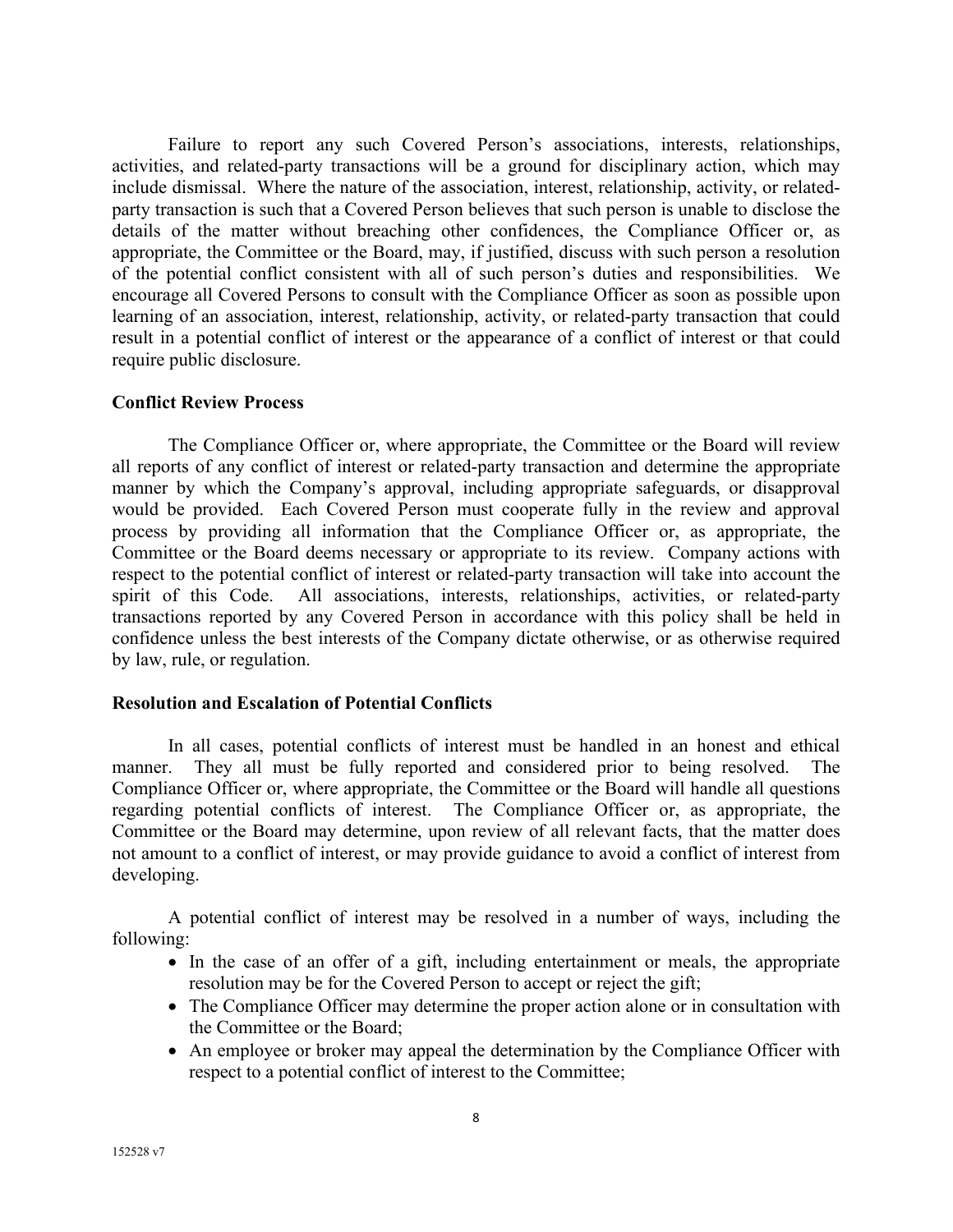- If it is concluded that a conflict of interest actually exists, the Compliance Officer or the Committee or the Board may limit the Covered Person from any involvement in the matter; suspend the Covered Person from some or all of such person's duties and responsibilities to the Company, or require that such person perform other duties and responsibilities with the Company, in such manner, and for such period of time, as deemed appropriate; or request that such person resign from the duties and responsibilities with the Company;
- In the event that the potential conflict of interest involves an outside person or entity, the Company may permanently cease doing business with that person or entity; or
- In the event that the potential conflict of interest involves a director, the director may be required to be recused from any discussions and decision by the Board or any committee of the Board on any matter that relates to such potential conflict of interest.

Any association, interest, relationship, activity, or related-party transaction that is fully reported in writing to, and is approved in writing by, the Compliance Officer or, as appropriate, the Committee or the Board will not be deemed to involve a conflict of interest for purposes of this Code.

## **Full, Fair, Accurate, Timely Disclosures by the Company to the SEC and the Public**

Each Covered Person who participates, directly or indirectly, in the preparation of the financial and other disclosures that the Company makes to the public, including in its filings with the SEC, by press release, or otherwise, must, in addition to complying with all applicable laws, rules, and regulations, follow these guidelines:

- Act honestly, ethically, and with integrity;
- Comply with this Code, and other applicable policies and procedures;
- Endeavor to ensure full, fair, timely, accurate, and understandable disclosure;
- Managers should, through leadership and communication, make sure that all persons under their supervision understand the Company's obligations with respect to its disclosures, including that reported results are never more important than compliance with laws, rules, regulations, the Code, and other applicable policies and procedures;
- Raise questions and concerns regarding the Company's public disclosures when necessary or appropriate, and ensure that such questions and concerns are timely addressed;
- Provide the Company's directors, employees, outside auditors, attorneys, consultants, and advisors involved in the preparation of the Company's disclosures with information that is accurate, complete, objective, relevant, timely, and understandable;
- Act in good faith, responsibly, and with due care, competence, and diligence, without misrepresenting material facts or omitting material facts, or allowing independent judgment to be subordinated by others; and
- Proactively promote honest and ethical behavior among peers in the work environment.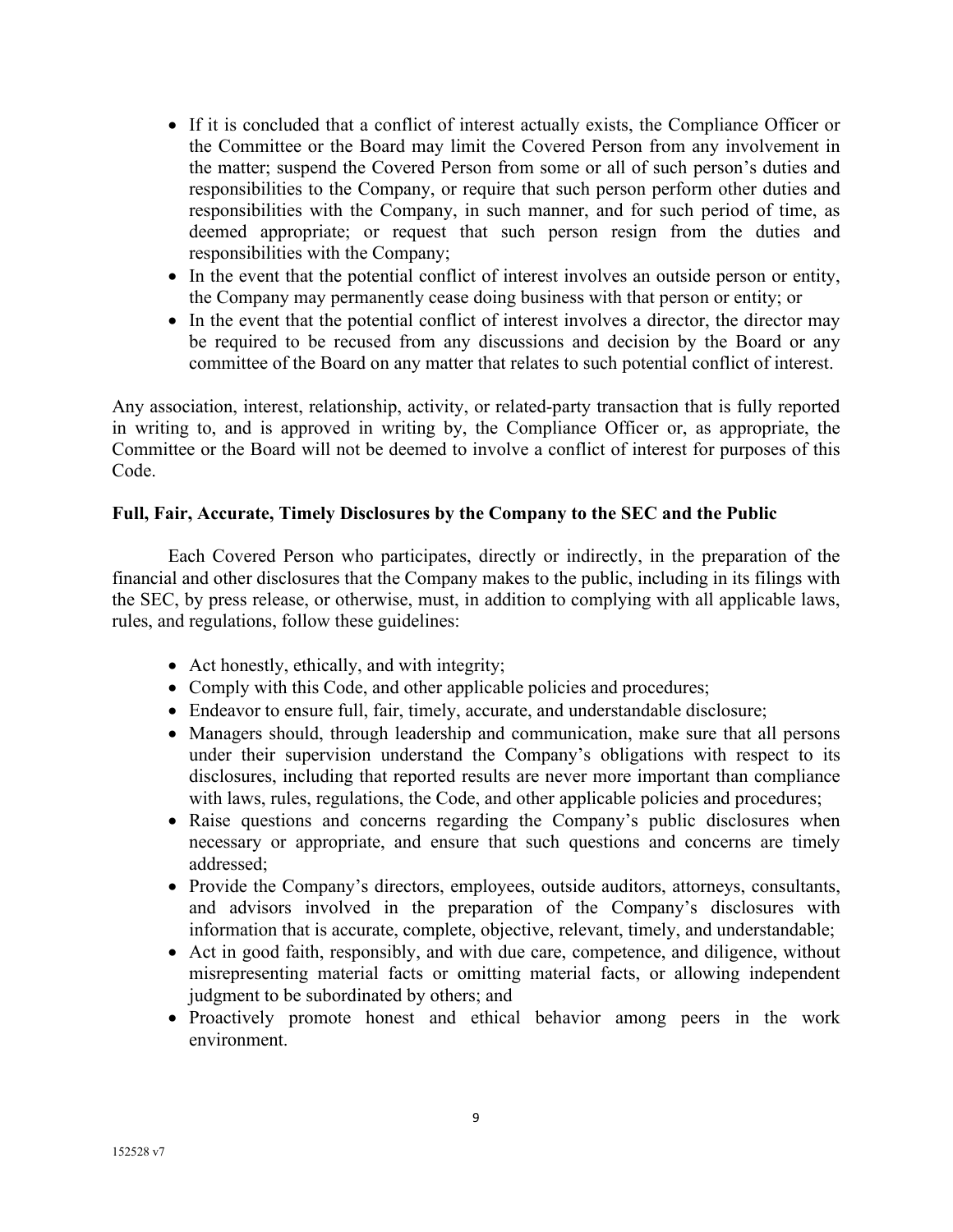#### **Fair Dealing**

Each Covered Person should deal fairly and in good faith with the Company's customers, suppliers, regulators, business partners, associates, employees, and other persons. No Covered Person may take unfair advantage of anyone through manipulation, misrepresentation, inappropriate threats, fraud, bribery, abuse of confidential information, or other similar illegal, dishonest, unethical, or improper conduct.

#### **Delegation of Authority**

Each employee of the Company, and particularly each of the Company's officers, must exercise due care to ensure that any delegation of authority is reasonable and appropriate in scope, and includes appropriate guidance and continuous oversight and monitoring. No authority may be delegated to persons whom the Company has reason to believe, prior to the delegation, may have a propensity to engage in illegal, dishonest, unethical, or improper activities.

#### **Handling of Confidential Information**

Each Covered Person shall maintain the confidentiality of information that they acquire by virtue of their duties and responsibilities with the Company, including information concerning the Company's customers, suppliers, business partners, associates, competitors, employees, and other persons, except where disclosure is authorized by the Company, solely for Company purposes, or otherwise legally mandated.

## **Required Prompt Internal Reporting of Violations of This Code**

If a Covered Person has violated, or thinks that such person has possibly violated, any provision of this Code, or observes, learns of, or in good faith suspects that another person subject to this Code has possibly violated any of its provisions, such Covered Person must immediately report the actual or suspected violation to the Compliance Officer, the Committee or, if appropriate, the Board and must cooperate in any investigation of any actual or suspected violation of this Code.

If a Covered Person reports an actual or suspected violation of this Code by another Covered Person in good faith, such person will not be subject to retaliation of any kind. A violation of the requirement to report violations or suspected violations, or to cooperate in an investigation of a violation or suspected violation, may result in disciplinary action, which may include dismissal.

# **Whistleblower Policy, Investigation Procedures, Non-Retaliation and Reporting to Governmental Agencies**

The Committee administers the Company's Whistleblower Policy and has established procedures for the receipt, retention, and treatment of complaints regarding accounting, internal controls, or auditing matters, employment and labor practices and for the confidential, anonymous reporting of employee concerns regarding questionable accounting or auditing